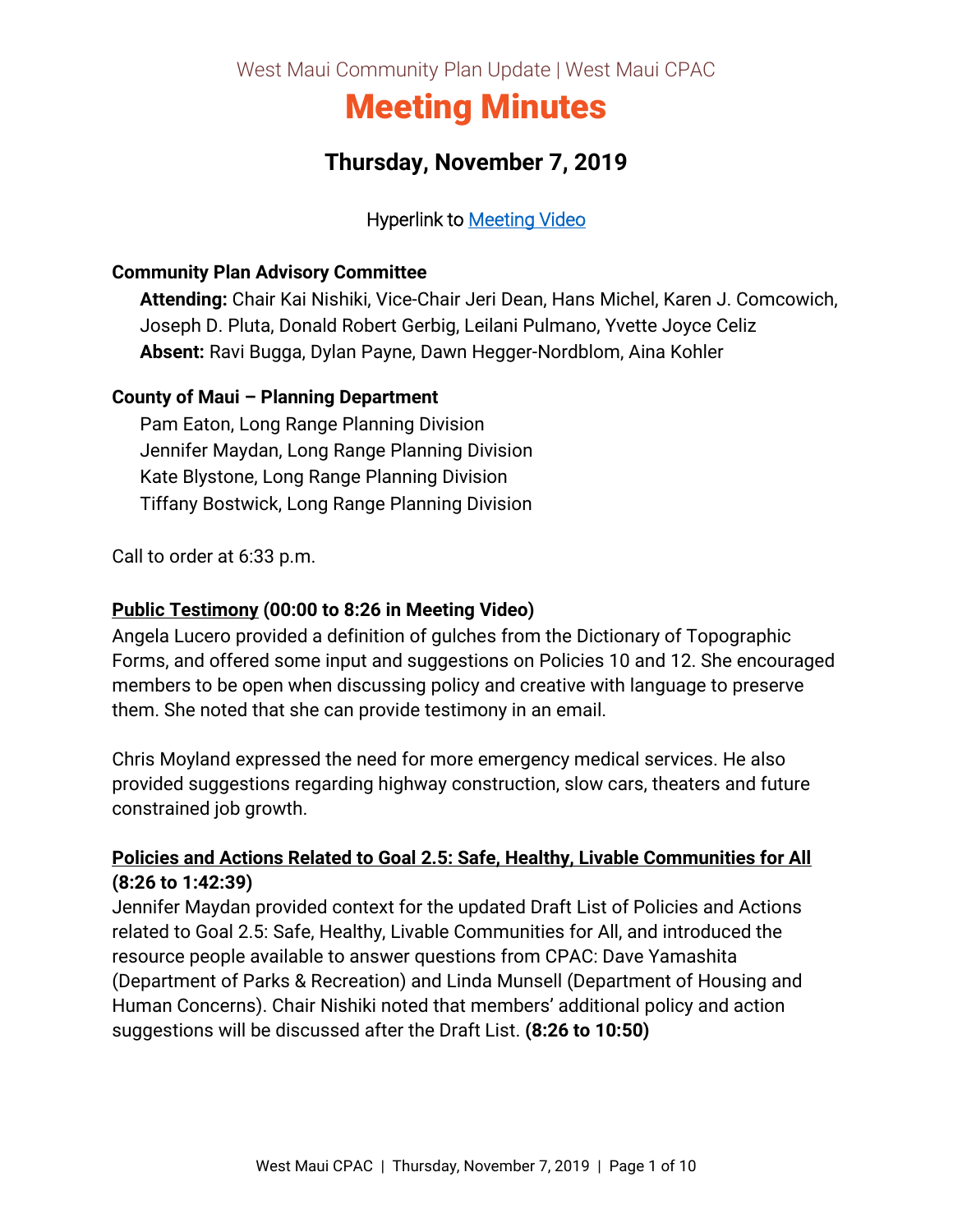#### **POLICIES**

Policies 1 & 2 previously adopted by consensus.

- 3. Support the development of trails and greenways in West Maui as part of a larger integrated recreation and transportation network and maintain public ma uka to ma kai access along the tops of gulches. **(10:50 to 15:03)**
	- Discussion
		- o Jennifer Maydan noted that the Planning Department's GIS team is currently working on mapping and identifying gulches in West Maui, and that if CPAC's main concern for the policy is defining and identifying gulches, staff can work on language for it, i.e. referencing a map or list that includes the names of the gulches.
		- o **Leilani Pulmano suggested including the names of the gulches within the policy once staff has identified them, with the possibility of referencing a map or appendix if needed.**
	- Consensus Decision(s): **Adopt with staff amendments**

Policy 4 previously adopted by consensus.

- 5. Include native trees that are appropriate for the microclimate in parks, along streets, trails and greenways, and throughout the community to provide shade, beauty and reduce sediment runoff.
	- Discussion: None
	- Consensus Decision(s): **Adopt/Keep as is**
- 6. Provide improved parks within a five to 10 minute walk of new residential neighborhoods to meet recreational needs and to promote a well distributed network of parks and recreation facilities.
	- Discussion: None
	- Consensus Decision(s): **Adopt/Keep as is**

Policies 7-9 previously adopted by consensus.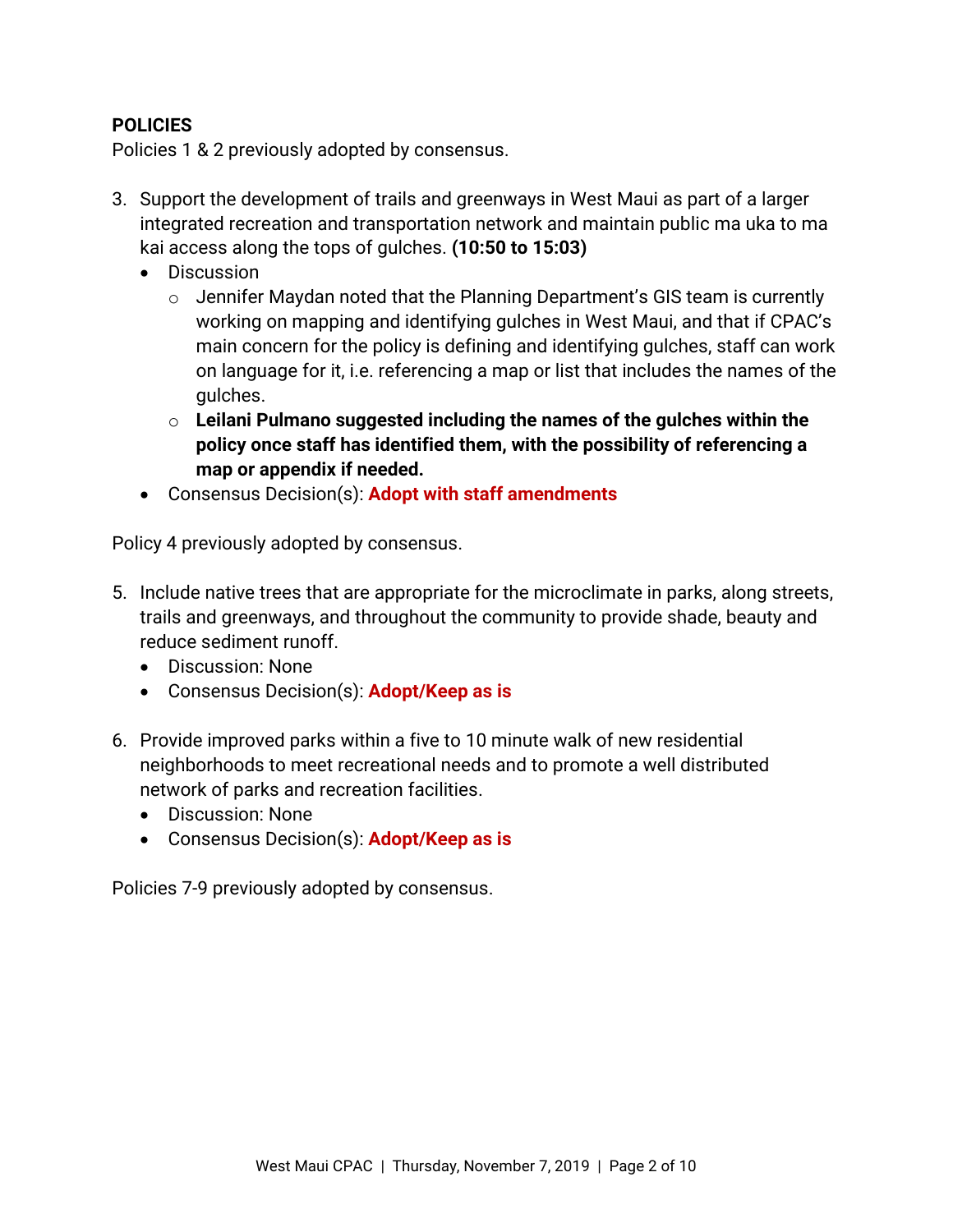- 10.Support the development of pedestrian-oriented complete communities that meet residents' needs for daily living by providing a mix of land uses, housing close to jobs, services, schools and recreation, and convenient and safe mobility options including walking, biking and transit options. Require affordable housing projects, including projects using the State 201H or County 2.97 process, to be near jobs, schools, transit and services, and include sidewalks, parks, bus stops and other infrastructure and pedestrian-oriented design elements that create walkable and livable communities for all. **(15:49 to 17:30)**
	- Discussion
		- o **Leilani Pulmano suggested splitting the policy into two (one policy for each sentence).**
		- o Leilani asked if Policy 10b ("Require affordable housing projects…") would be applicable to ALL housing projects or just 100% affordable housing projects, since all housing projects include affordable housing components. Jennifer Maydan noted that the policy as a whole is good urban planning and that it's important to prioritize it for the most vulnerable populations. **(48:25 to 52:35)**
	- Consensus Decision(s): **Adopt as two separate policies**

Policy 11 previously adopted by consensus.

- 12.Support projects that provide housing for resident households earning 140 percent area median income (AMI) and below according to the need identified by the Department of Housing and Human Concerns, and that are consistent with other Community Plan policies. **(17:36 to 26:58)**
	- Discussion
		- o Karen Comcowich suggested changing "support" to "prioritize."
		- o Members were concerned with the 140 number and discussed what the right number could be. Resource person Linda Munsell explained that a wide range of units (from 80% to market rate) is needed to make a project feasible, and cautioned against making the policy too restrictive.
		- o Yvette Celiz suggested having the policy include both ideas. **CPAC agreed on the following: Prioritize projects that provide housing for resident households earning 100 percent area median income (AMI) and below, and support projects that provide housing for resident households earning 140 percent AMI and below.**
	- Consensus Decision(s): **Adopt with amended language**
- 13.Prioritize infrastructure for affordable housing developments that are supported by the community and the Community Plan map and policies. **(26:58 to 41:46)**
	- Discussion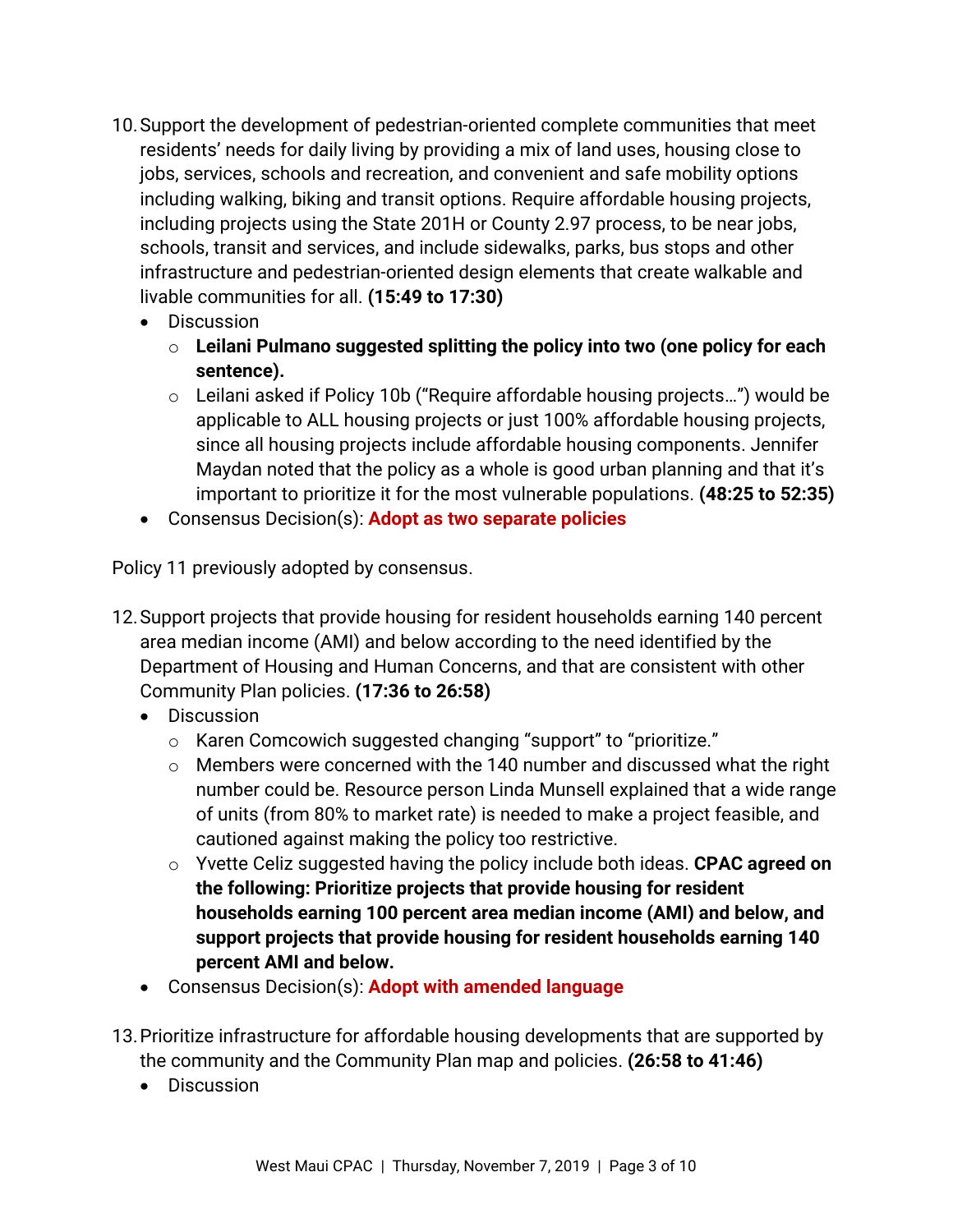- $\circ$  Leilani Pulmano asked for clarification on what qualifies as "affordable" housing development." Jennifer Maydan explained that the policy was created in response to community input, and that the policy can be made to what CPAC wants it to be.
- o **Chair Nishiki suggested including 100 percent in front of "affordable housing developments."**
- o Members discussed the merits of affordable rentals controlled by the County. Chair Nishiki noted that she has a suggestion for an additional action item regarding requiring the County to actively initiate development of affordable housing, and that she can include rentals in there as well.
- $\circ$  Leilani asked what percentage AMI would work with 100% affordable housing; Linda suggested 100% AMI. **Leilani then suggested adding "for resident households earning 100 percent AMI and below" following "affordable housing developments."**
- Consensus Decision(s): **Adopt with amended language**
- 14.Support infill development and redevelopment near town centers, transit stops and transportation corridors. Support redevelopment that replaces less desirable commercial developments with walkable mixed use community centers and a variety of housing types. **(41:46 to 46:23)**
	- Discussion
		- $\circ$  Jennifer Maydan explained that this policy might be better to review after the group has a chance to look at the maps.
		- $\circ$  Members discussed the use of the word infill and how this policy interacts with the issue of climate change and sea level rise. CPAC decided to defer the policy until after the maps are reviewed.
	- Consensus Decision(s): **Revisit**
- 15.Increase the inventory of long-term housing units, whether owner-occupied or longterm rental, and whether single-family or multi-family, by phasing-out and converting existing vacation rentals to long-term occupancy. **(46:23 to 48:25)**
	- Discussion
		- o Jeri Dean asked whether a target number or percentage should be included in the policy; Kate Blystone replied that the policy is strong enough as it stands.
	- Consensus Decision(s): **Adopt**

Before moving on to additional policies, Leilani Pulmano asked to discuss Policy 10 again. Discussion is noted in Policy 10 section. **(48:25 to 52:35)**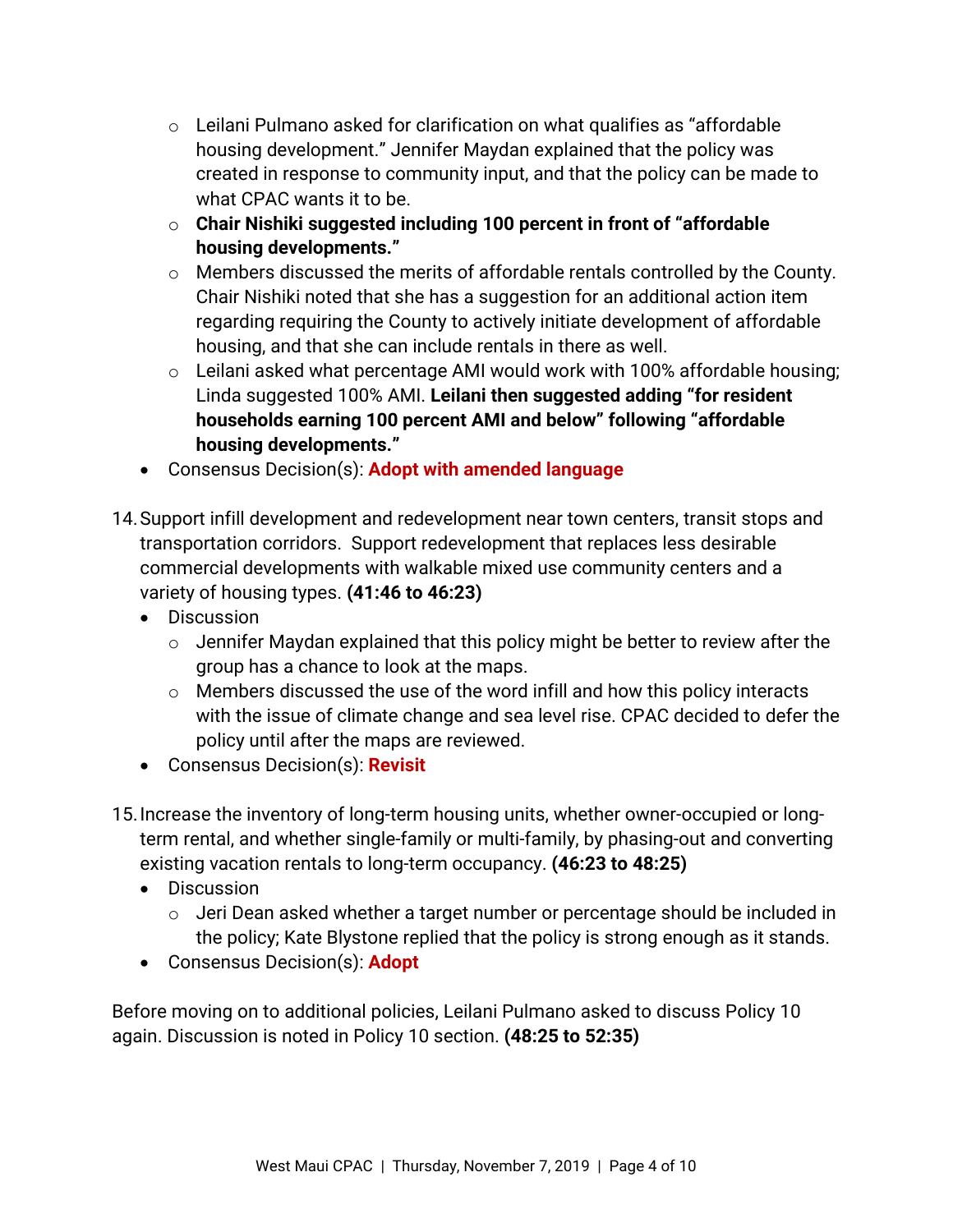#### **ADDITIONAL POLICIES (52:35 to 1:33:10)**

#### **Karen Comcowich's suggestions:**

- A. Support the development of Hawaiian Homes as a priority in West Maui. **(53:51 to 56:21)**
	- Discussion:
		- $\circ$  Karen clarified that the policy refers to the Department of Hawaiian Homelands specifically **and added "on Department of Hawaiian Homelands" after "Hawaiian Homes."**
	- Consensus Decision(s): **Adopt with amended language**
- B. Require county boards and commissions that make decisions regarding issues or development on West Maui to hold meetings in West Maui throughout the entire decision-making process. **(56:21 to 57:18)**
	- Discussion:
		- o Jennifer Maydan commented that this would need to be reworded as an action item in order to be implemented, with amended language such as "Amend the administrative rules for Board and Commissions."
	- Consensus Decision(s): **Change to action item (see Actions section)**
- C. Support adequate and affordable preschool facilities and programs. **(57:18 to 1:00:48)**
	- Discussion:
		- $\circ$  Jennifer Maydan commented that this policy is outside the scope of a Land Use community plan. Leilani offered alternative language: "within communities that are larger than X number of homes." Jennifer replied that almost all land use designations allow for preschools, and that the issue of preschools is more on the "business side" of planning.
	- Consensus Decision(s): **Dismiss**
- D. Promote the use of sustainable green building and development practices, such as the Leadership in Energy and Environmental Design (LEED) standard. **(1:00:48 to 1:03:43)**
	- Discussion:
		- $\circ$  Staff noted that LEED is already referenced in the Maui Island Plan in numerous places, and that including redundant policies and actions may make the Community Plan less focused and concise.
	- Consensus Decision(s): **Adopt**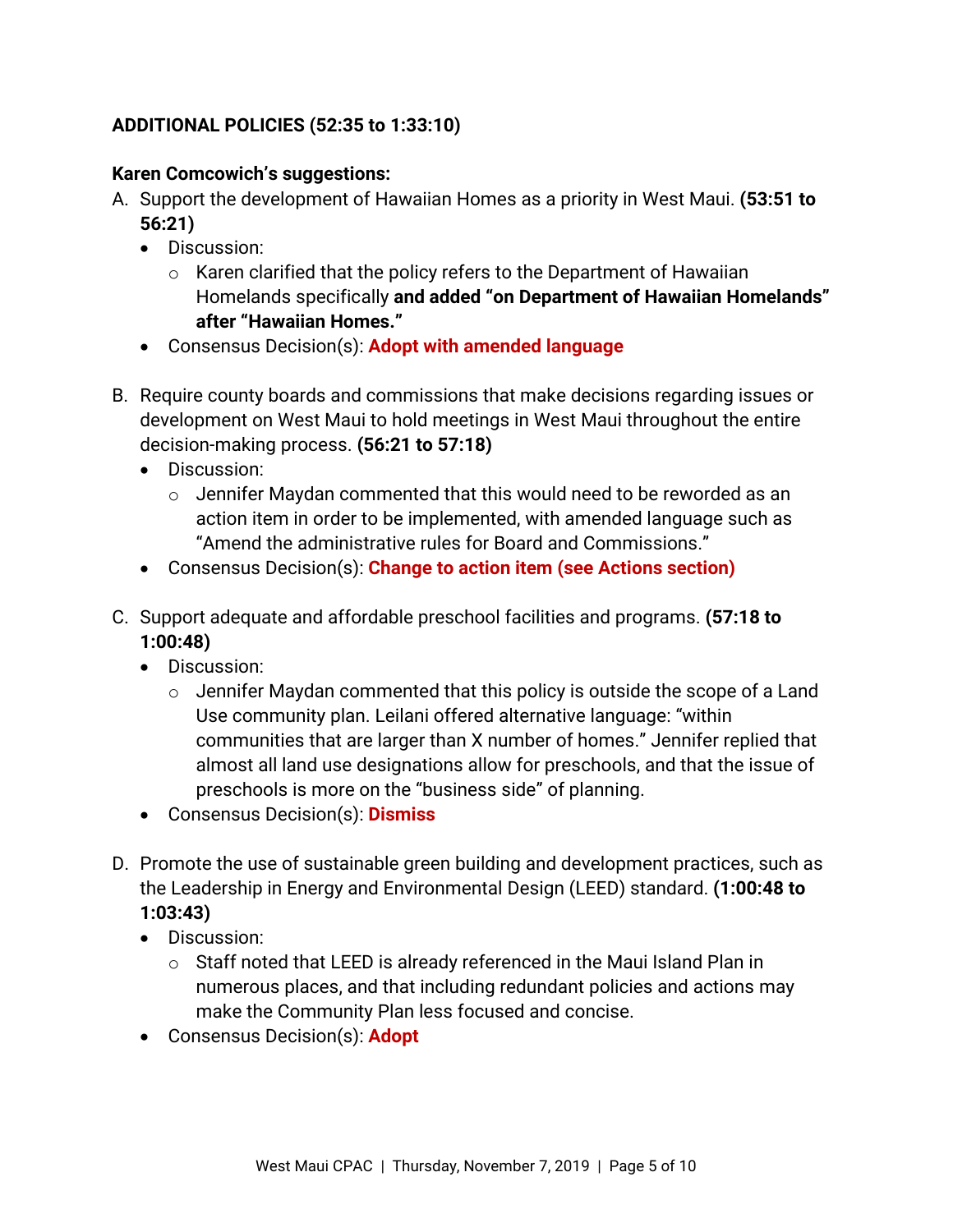- E. Encourage the provision of public restrooms in major parks and public spaces. **(1:03:43 to 1:08:43)**
	- Discussion:
		- o Resource person Dave Yamashita commented that the policy is already an implicit one, since restrooms are already provided at major parks, and felt that it doesn't necessarily need to be restated in the Community Plan.
		- o Members briefly discussed public restrooms in West Maui before deciding to keep the policy.
		- o Chair Nishiki's suggestion: add "and explore implementing composting toilets." **(1:11:15 to 1:11:55)**
	- Consensus Decision(s): **Adopt**
- F. Promote and maintain the dark sky of the island by ensuring street lighting, building lighting and park lighting to no create excessive light pollution and glare. **(1:08:43 to 1:10:05)**
	- Discussion:
		- $\circ$  Kate Blystone noted that a similar policy is already referenced in the Maui Island Plan; Leilani Pulmano also noted that it's also a requirement in either the subdivision or building code.
		- $\circ$  After some discussion on whether the policy was needed, and how it can be better implemented, members decided to revisit the policy as an action item. **(1:11:55 to 1:14:55)**
	- Consensus Decision(s): **Address during Actions discussion (see Actions section)**
- G. Promote the placement of utilities underground in areas of development and in existing areas, where possible. **(1:10:05 to 1:11:14)**
	- Discussion:
		- o Kate Blystone noted that a similar action and policy is already referenced in the Maui Island Plan.
	- Consensus Decision(s): **Adopt**

Before continuing, Chair Nishiki proposed an amendment to Karen's earlier policy suggestion regarding public restrooms (noted in Policy suggestion E). Members also discussed whether to adopt Karen's policy on dark skies by consensus (noted in Policy suggestion F). **(1:11:15 to 1:14:55)**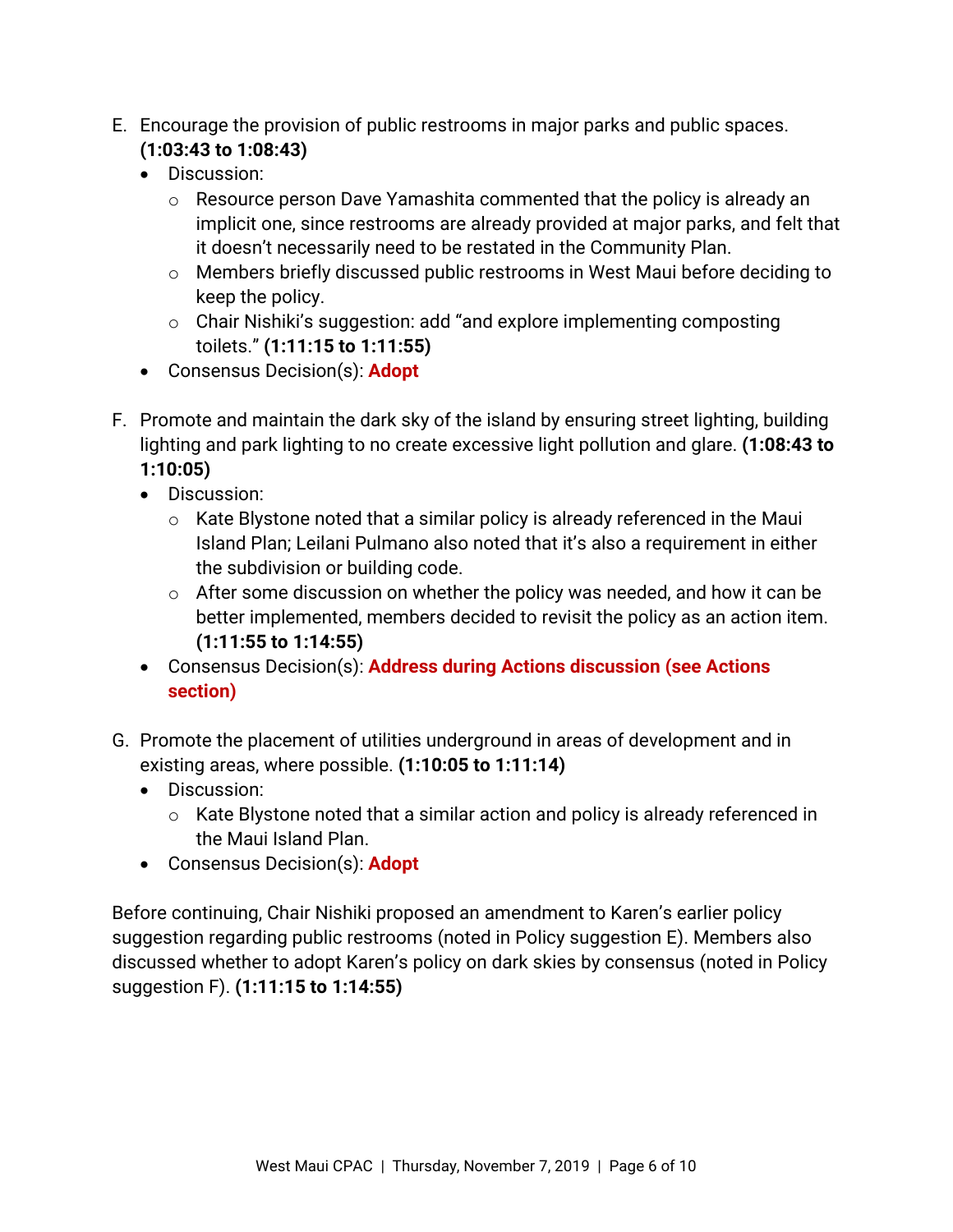Leilani Pulmano's policy suggestion, "Develop a homelessness strategic plan," was identified as an action by staff, and was deferred for discussion during the Actions section. Linda Munsell and Pam Eaton briefly commented on the County's definition of homelessness.

Chair Nishiki's suggestion: Support public and private efforts to inventory, evaluate and expand public shoreline access. **(1:17:19 to 1:20:30)**

- Discussion:
	- o Jennifer Maydan shared Jim Buika's proposed policy and action related to shoreline access: "Require shoreline access to now privatized shoreline areas by gates and walls, such as 'Alaeloa, Nāpili and Puamana, Lahaina" (policy), and "Evaluate which sections of coastline are gated and privatized and develop a plan to provide public access to these shorelines for the West Maui Community Plan" (action). **Chair Nishiki suggested adding Jim's proposed policy to her suggestion, and including his proposed action as an action item (to be discussed in Action section).**
- Consensus Decision(s): **Adopt with added language**

Hans Michel's suggestion: Explore the option of a boat ramp between Puamana and the Pali. **(1:17:19 to 1:20:30)**

- Discussion:
	- o Kate Blystone noted that this sounds more like an action; will be discussed during the Actions section.
- Consensus Decision(s): **Address during Actions discussion (see Actions section)**

Chair Nishiki's suggestion: Promote safe communities and resiliency by prohibiting any new development within the Sea Level Rise Exposure Area (SLR-XA). **(1:23:23 to 1:30:18)**

- Discussion:
	- o Staff proposed alternative language: For redevelopment and new developments within the 3.2ft sea level rise exposure area, or State recognized threshold for sea level rise exposure, new structures shall be situated on the most ma uka extent of the project area or as allowed by applicable rules.
		- Members discussed whether staff's suggestion or Chair Nishiki's suggestion is a better fit for this goal, or for Goal 2.1: Ready and Resilient Systems.
	- o Staff suggested working with Tara Owens and Jim Buika to come up with the best language for this policy.
- Consensus Decision(s): **Revisit**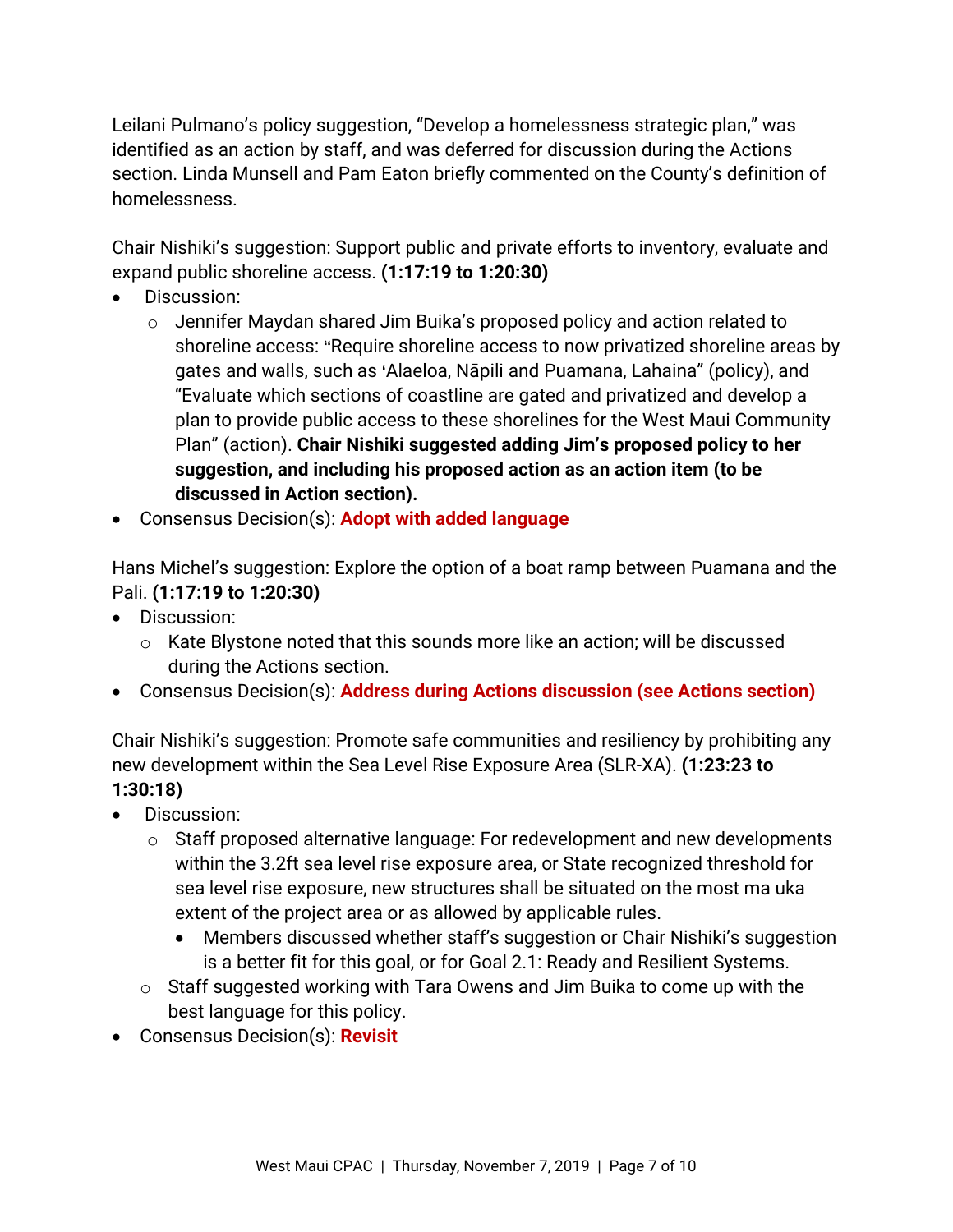Chair Nishiki's suggestion: Require that the County of Maui actively build an inventory of affordable homes and rentals that are bought and sold among Maui's workforce.

- **(1:30:18 to 1:33:10)**
- Discussion:
	- o Joseph Pluta suggested having alternate language, as Chair Nishiki's language sounds as though the County should be a developer. **Donald Gerbig suggested changing "build" to "support."**
- Consensus Decision(s): **Adopt with amended language**

### **ACTIONS (1:33:10 to END)**

- 1. Prepare an acquisition strategy for parks and recreational facilities in West Maui. (Department of Parks & Recreation)
	- Discussion: None
	- Consensus Decision(s): **Adopt/Keep as is**
- 2. Work with other public agencies to develop a coordinated strategy to address sea level rise at beach parks in West Maui. (Department of Parks & Recreation)
	- Discussion: None
	- Consensus Decision(s): **Adopt/Keep as is**
- 3. Work with other public agencies and the community to implement the Pali to Puamana Master Plan. (Department of Parks & Recreation) **(1:33:53 to 1:36:36)**
	- Discussion:
		- $\circ$  Pam Eaton noted the merits of listing out plans specifically, and Jennifer Maydan noted that a policy in Goal 2.2: A Complete, Balanced and Connected Transportation Network also has a specific plan mentioned.
	- Consensus Decision(s): **Adopt/Keep as is**
- 4. Develop a master plan for the 50 acres of land identified as Park/Open Space on the Community Plan Map north of Pulelehua. (Department of Parks & Recreation) **(1:36:36 to 1:44:26)**
	- Discussion:
		- o Dave Yamashita provided an update on the status of the area and noted that a master plan might already be developed by the time the final West Maui Community Plan is adopted into Ordinance. He also noted that maintenance staffing has not kept up with acquisition and development demands and that it continues to be an issue.
		- o Leilani Pulmano's suggestion: change "Develop a master plan for" with "Provide funding for planning, development and maintenance of."
	- Consensus Decision(s): **Adopt with amended language**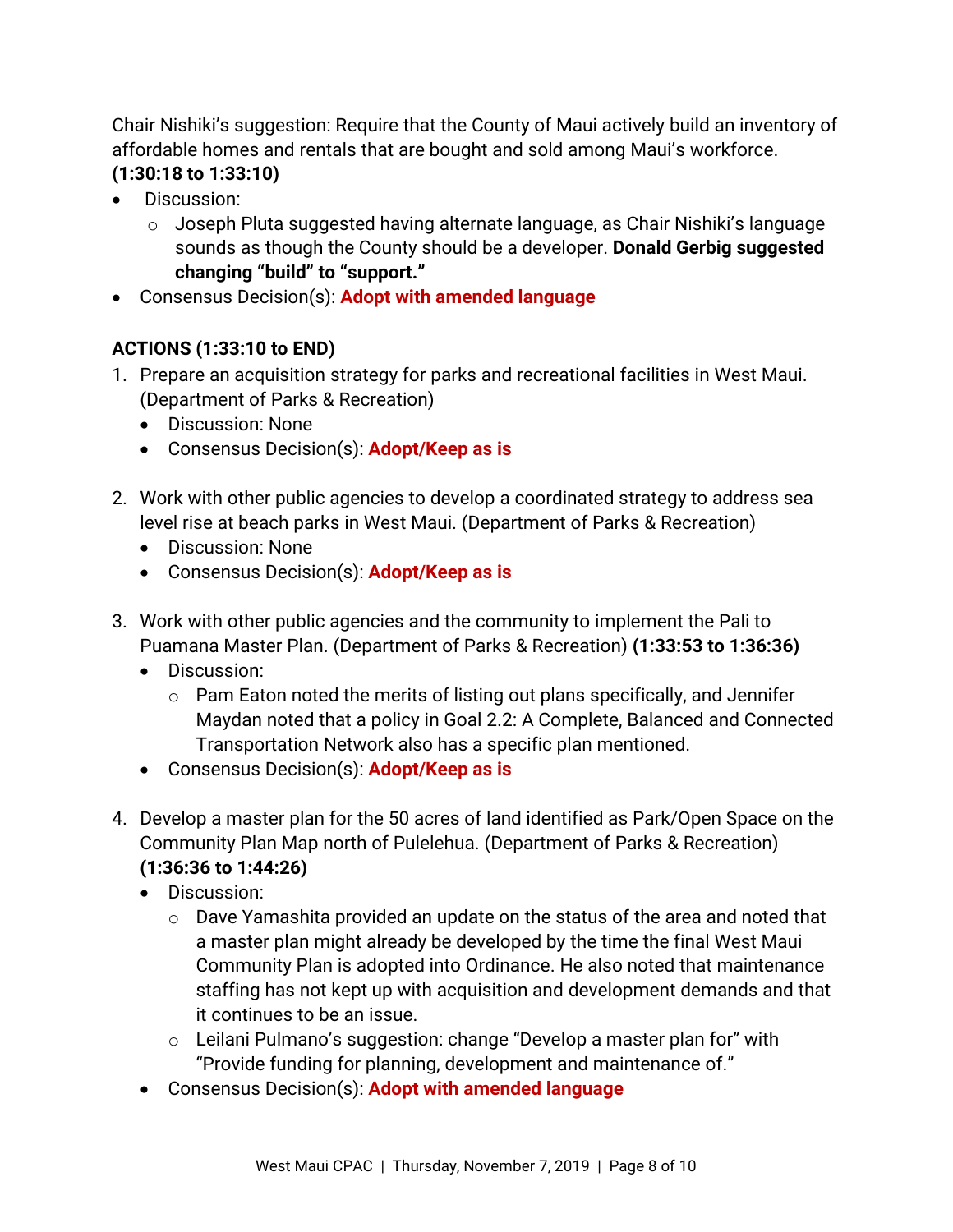- 5. Conduct a baseline study of West Maui's urban tree canopy and establish a goal for canopy cover increase and a strategy to achieve the goal.
	- Discussion: None
	- Consensus Decision(s): **Adopt/Keep as is**
- 6. Work with DLNR to document and map existing government trails and identify missing links to improve connectivity and function with the ultimate goal of developing an active and usable network of public trails throughout West Maui. (Department of Planning) **(1:44:48 to 1:48:48)**
	- Discussion:
		- o Members requested to see a map, but staff explained that there is no map available at this time, and could not promise that it will it be available during the CPAC review.
		- o Members discussed the State Department of Land and Natural Resources trails system.
	- Consensus Decision(s): **Adopt/Keep as is**
- 7. Implement zoning based on Community Plan Designations for growth areas identified as high priority for affordable housing by the Community Plan. (Department of Planning) **(1:48:48 to 1:53:20)**
	- Discussion:
		- $\circ$  Staff explained the merits of concurrent rezoning and that this action may want to be reconsidered after members look at the map.
		- $\circ$  Members discussed the merits of expanding the action beyond affordable housing to include other issues, before ultimately deciding to revisit the action.
	- Consensus Decision(s): **Revisit**

Members briefly discussed whether to defer the final two actions and additional action item suggestions to a later meeting in respect for time. They decided to address the two action items on the draft list and save additional action item suggestions for another meeting.